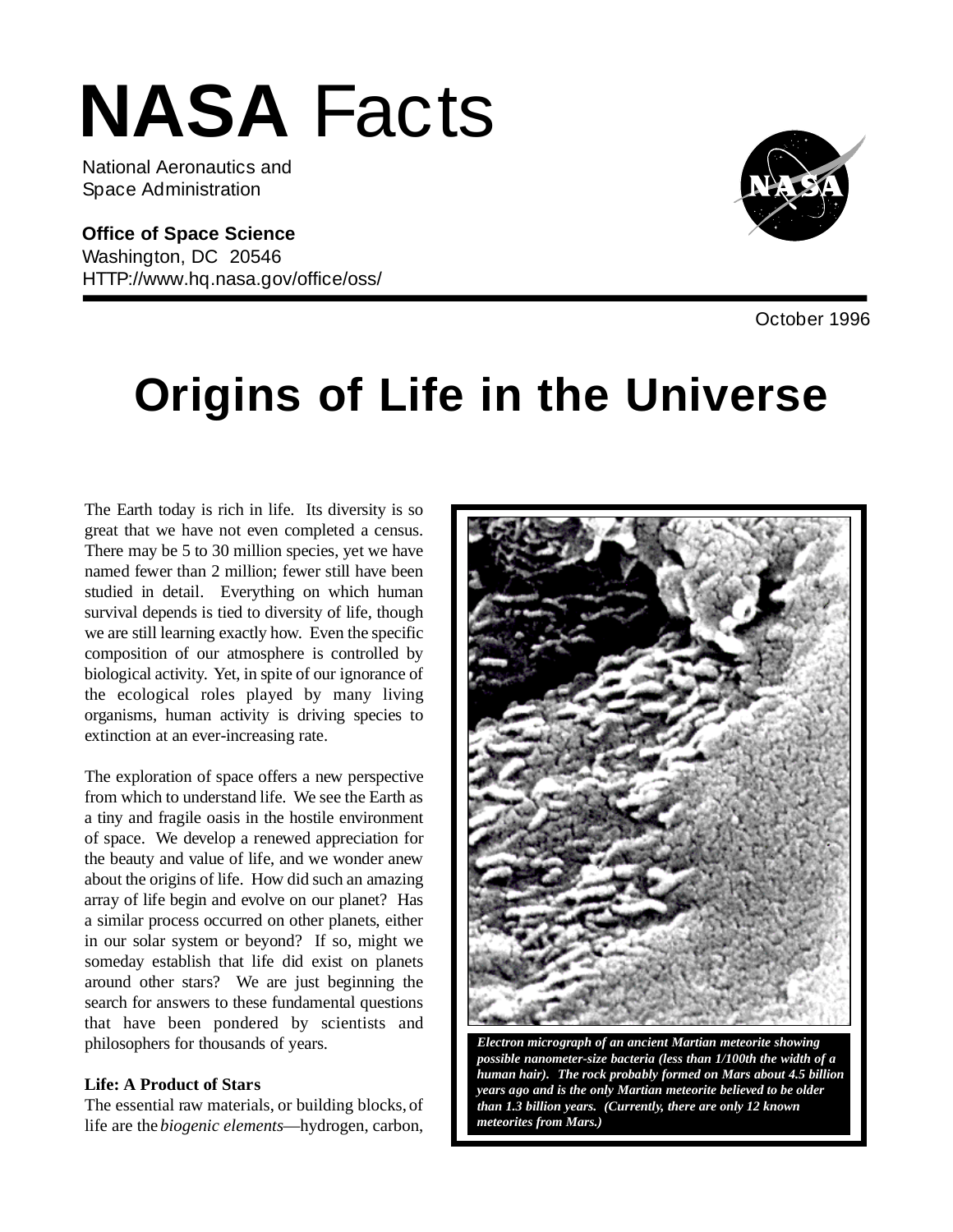nitrogen, oxygen, sulfur, and phosphorus — from which all living things are made. To find the origins of the biogenic elements, we must go all the way back to the *Big Bang*, the beginning of the universe some 9 to 14 billion years ago. Only the lightest elements, hydrogen and helium, were produced during the Big Bang. These remain, by far, the most common elements in the universe today. Although hydrogen, an ingredient of water, is essential to life, other elements had to be created before life could exist.

Carbon, nitrogen, oxygen, and all the other heavier elements are produced by stars. Stars are born when clouds of interstellar gas contract and begin a fusion reaction, "burning" the hydrogen at its core at a prodigious rate, which will soon exhaust its supply. Gravity will then collapse its core to ever higher temperatures, allowing the star to fuse helium into carbon, carbon into oxygen, and so on. Through this process, called *nucleosynthesis*, the biogenic elements are formed.

The final death of a massive star occurs in a titanic explosion, called a supernova, during which its p roducts (including its biogenic elements) are returned to interstellar space. There they are recycled into future generations of stars. Our solar system was made from such recycled material. The Earth, with all its living organisms, is built from elements created inside massive stars that died before our solar system was born. Truly, we are the products of stars.

# **Life in Our Solar System**

Although science fiction is filled with tales of alien civilizations in places as close as Mars, planetary p robes and other observations have found no evidence of alien intelligence in our solar system. In re trospect, this is not surprising, considering that life existed on Earth only as single-celled, microscopic organisms for most of its history. Thus the question remains: Is there the possibility of life, past or present, elsewhere in our solar system?

Life on Earth has been found within the deep subsurface, in hydrothermal vents on the ocean floor at temperatures as high as  $118°$  C (244° F), in permafrost that has remained frozen for millions of years, beneath perennial ice covers, and inside the rocks of cold deserts. Where there has been water, there has been life. Thus, on other planets, the search for the evidence of life requires understanding the history of water and operationally becomes the search for liquid water, both past or present.

In the case of Venus and Mars, both planets had beginnings similar to Earth. Life evolved quickly on early Earth and perhaps it did likewise on Venus or Mars. Today, however, a runaway greenhouse effect bakes Venus at  $450^{\circ}$  C (842 $^{\circ}$  F)—far too hot for life as we know it. Mars, on the other hand, is considered a better candidate for the development of life (see box). In 1976, two Viking spacecraft landed on Mars, but found no conclusive evidence of life. However, the spacecraft only scratched the surface of a planet that in the past, had liquid water on the surface, and today, may have liquid water in the deep subsurface.

The atmospheres of the giant planets (Jupiter, Saturn, Uranus, Neptune) contain many organic molecules, but water is only found in clouds, and their turbulence makes them unlikely candidates for the development of life. Organic chemicals also are found on Saturn's moon Titan (which will be explored in detail by NASA's upcoming Cassini mission), but its surface appears too cold for liquid water.

The large moons in the outer solar system, like Jupiter's moons Europa, Ganymede, and Callisto (which are being studied by NASA's Galileo spacecraft), and Neptune's moon Triton are frozen, airless worlds that could not support life on their surfaces, but may have complex interior chemistries. Europa may have liquid water deep beneath its frozen surface, perhaps supporting a hydrothermal system capable of originating and sustaining life, analogous to the deep-sea vent communities found at the rift zones in our oceans. Voyager and recent Galileo images show a fractured surface on Europa, not dissimilar to iceflows seen over polar oceans on Earth. A Galileo fly-by in December 1996 could refine our assessment of the possibility of a subsurface ocean on Europa.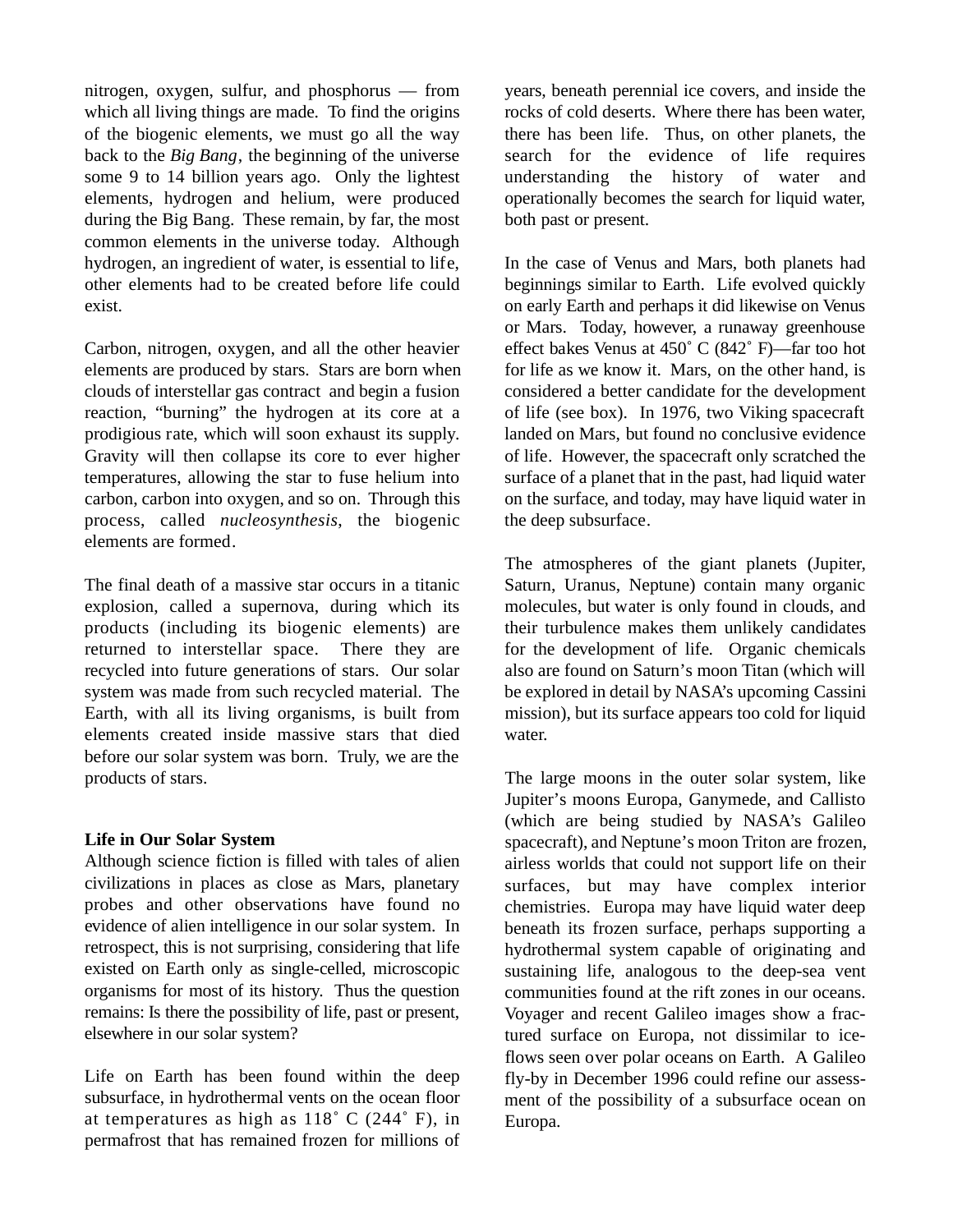

*Artist's concept of the Mars Pathfinder lander and rover deployed on the Martian surface. The rover has a boom extended that is measuring the elements of a nearby rock as the lander instruments survey the surrounding area. (left) Artist's concept of the Mars Global Surveyor as it explores the Martian terrain. (right)*

During the time that life began on Earth (at least 3.5 billion years ago), Mars also had water flowing across its surface. But how far along the path of evolution did Mars progress? Did complex chemistry progress to life? Recent evidence from a Martian meteorite found in Antarctica suggests that early Mars might have had life. This finding, however, is controversial and will only be resolved with further studies of ancient Mars. Fortunately, there is an expanse of ancient terrain on Mars, promising ample samples for studying the early history of this planet. In exploring Mars, we may find evidence of liquid water, of early chemical evolution, or even of life. In fact, Mars may prove to contain the best evidence of life's beginning in our solar system.

Because the search for evidence of life may require finding a specific sample with the "right stuff," the exploration of Mars is best viewed as a series of missions that narrow the focus to the most promising sites for detailed analysis. With increasing resolution,

the mission series will progress from global reconnaissance, to high-resolution imaging of minerals characteristic of water activity, to landed mission studies of rocks capable of preserving the signatures of life. The investigation will conclude with a series of mission that will bring the best samples back to Earth for detailed analysis.

The next steps in this series are the Mars Global Surveyor, Mars Pathfinder, and the joint Russia/US Mars '96 and Mars '98 missions. Mars Global Surveyor (November 1996) will orbit Mars for at least 2 years studying the chemical composition of its surface and its geological history. The Mars Pathfinder (launches in December 1996) will deploy a lander and small rover on the surface of Mars to explore its terrain. Mars '96 (late 1996) and will sample the chemistry of Martian soil from two sites on the Mars surface. Mars '98 (late 1998) will have an orbiter and lander to study the characteristics of the Mars southern polar region.

#### **Life Elsewhere in the Universe**

The Sun is just one of more than a hundred billion stars in the Milky Way, and our galaxy is just one of some 40 to 50 billion galaxies in the universe. A vast number of stars are similar to our Sun in size and brightness, and many are as old or older.

Although to date scientists have only detected a small number of planets around nearby stars, these findings suggest that it is likely that many stars are orbited by planets.

Among the most intriguing of all questions are whether any of these planets support life (either past or present) and whether any of that life evolved to develop a civilization. If the answer is yes, then we are not alone in the cosmos.

### **The Search for Origins Continues**

NASA is developing a plan for a series of missions that will have as their ultimate goal the imaging of an Earth-sized planet around a nearby star within the next 25 to 50 years. While a small number of planets